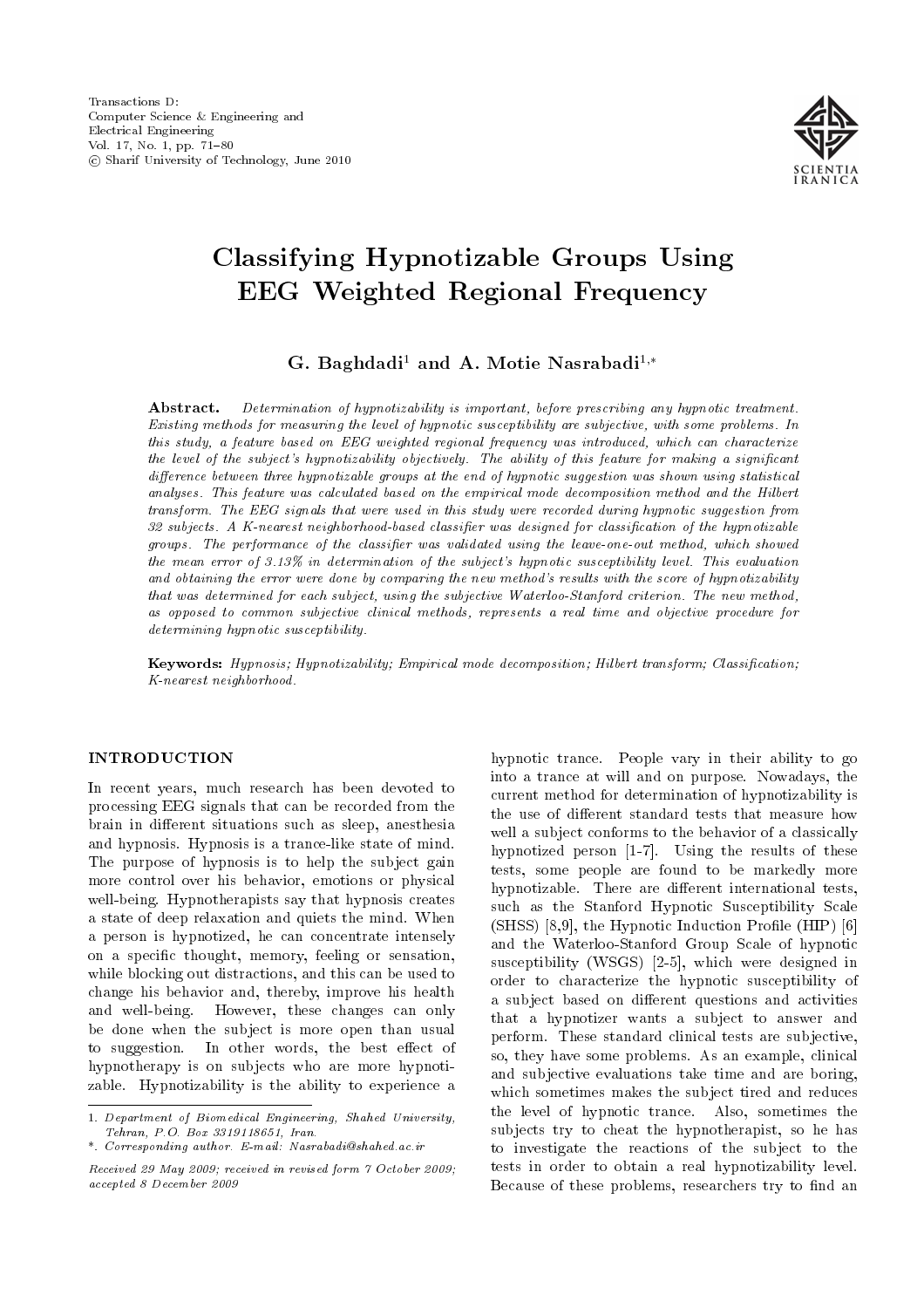objective method for determining the hypnotizability level. In this way, they try to investigate the effect of hypnosis on different biological signals [10-18]. In this study, we focus on hypnosis and its effects on the EEG signal, in order to determine the level of hypnotizability.

Several studies have been directed to the identification of the hypnosis effect on EEG signals. Initial studies [19-21] suggested that highly hypnotizable people produced more EEG alpha under resting conditions than low-hypnotizable people. However, Evans [22] did not show this difference and suggested that previous results were biased by demand characteristics, and Dumas [23] suggested that the alpha-hypnotizability relationship resulted from biased subject selection [23]. Perlini and Spanos [24], in their critical review of alpha and hypnotizability, concluded that there is little support for an alpha-hypnotizability relationship. Graffin et al.  $[25]$  showed that following a standardized hypnotic induction, low susceptible participants displayed an increase in theta activity, whereas high-susceptible participants displayed a decrease.

Ray [26], using fractal dimensionality measures, reported that highly hypnotizable individuals display underlying brain patterns associated with imagery, whereas low hypnotizable individuals show patterns consistent with cognitive activity.

Abootalebi et al. [27] investigated and found the relation between hypnotizability and higher order spectra of EEG signals. The findings of these studies have not been consistently replicated either. One explanation is that perhaps the subject's personal preferences, and the hypnotic techniques used in different studies vary widely; by the fact that brain activity differs in hypnosis depending on the nature of the suggestions. Nasrabadi [28] represents a method for estimating the hypnotizability score based on EEG feature extraction.

Horton et al. [29] performed the first MRI study to report differences in brain structure size between low and highly hypnotizable, healthy, right-handed young adults. They imported that highly hypnotizable subjects had a signicantly larger rostrum (a corpus callosum area involved in the allocation of attention and transfer of information between prefrontal cortices) than low hypnotizable subjects.

Lee et al. [30] investigated the correlation between HIP-induction scores and the scaling exponent of DFA, but he found no relation between this feature and hypnotizability.

Baghdadi & Nasrabadi [31] showed that some EEG fractal features have a signicant relationship with the final depth of the hypnosis or hypnotizability level.

Behbahani and Nasrabadi [32] propose a method

for classifying hypnotizable groups, based on the fuzzy similarity index of hypnosis EEG signals. Behbahani reported that based on a fuzzy similarity index feature we can classify the highly hypnotizable subjects from other subjects with high accuracy.

The mentioned studies, except [26,31], tried to find the effect of hypnosis on different brain wave features, not to classify the subjects into different hypnotizable groups. In this way, the studies are continued in order to find an objective general method for classifying subjects into more hypnotic susceptibility levels, such as very low, low, medium, high and very high.

This paper offers a promising method for classifying three hypnotizable groups (Low, medium and high) using calculation of the weighted regional frequencies based on an Empirical Mode Decomposition method (EMD) and Hilbert Transformation (HT). A combination of these two algorithms, which is called the Hilbert Huang Transform (HHT), was used for analyzing EEG signals during different brain activities [33-37]. Empirical mode decomposition is a new method for analyzing nonlinear and non-stationary data. By this method, any complicated data set can be decomposed into a finite and often small number of intrinsic mode functions that admit well-behaved Hilbert transforms. This decomposition method is adaptive and, therefore, highly efficient. Since the decomposition is based on the local characteristic time scale of the data, it is applicable to nonlinear and non-stationary processes. The EMD method was initially proposed for the study of ocean waves [38], and found immediate applications in biomedical engineering [39,40]. In this study, the EMD method was implemented in a study of the hypnotizability of different subjects and an effort was made to find out if there is a significant difference between three hypnotizable groups (low, medium and high) using a weighted regional frequency instead of common and earlier subjective clinical methods, such as WSGS.

#### MATERIALS AND METHODS

#### Data and Subjects

The data includes EEG signals that were recorded from 32 right-handed men during hypnosis. EEG data were recorded from 19 channels and were sampled with 256 Hz based on a 10-20 system of electrode placement. Hypnosis induction was done by playing a recorded sound on a tape, so, the method and time of the hypnosis induction were the same for all subjects. This tape was based on the Waterloo-Stanford criterion [2- 5]. An EEG was recorded for 15 minutes during the hypnosis induction. In order to evaluate and compare the new method's results with a subjective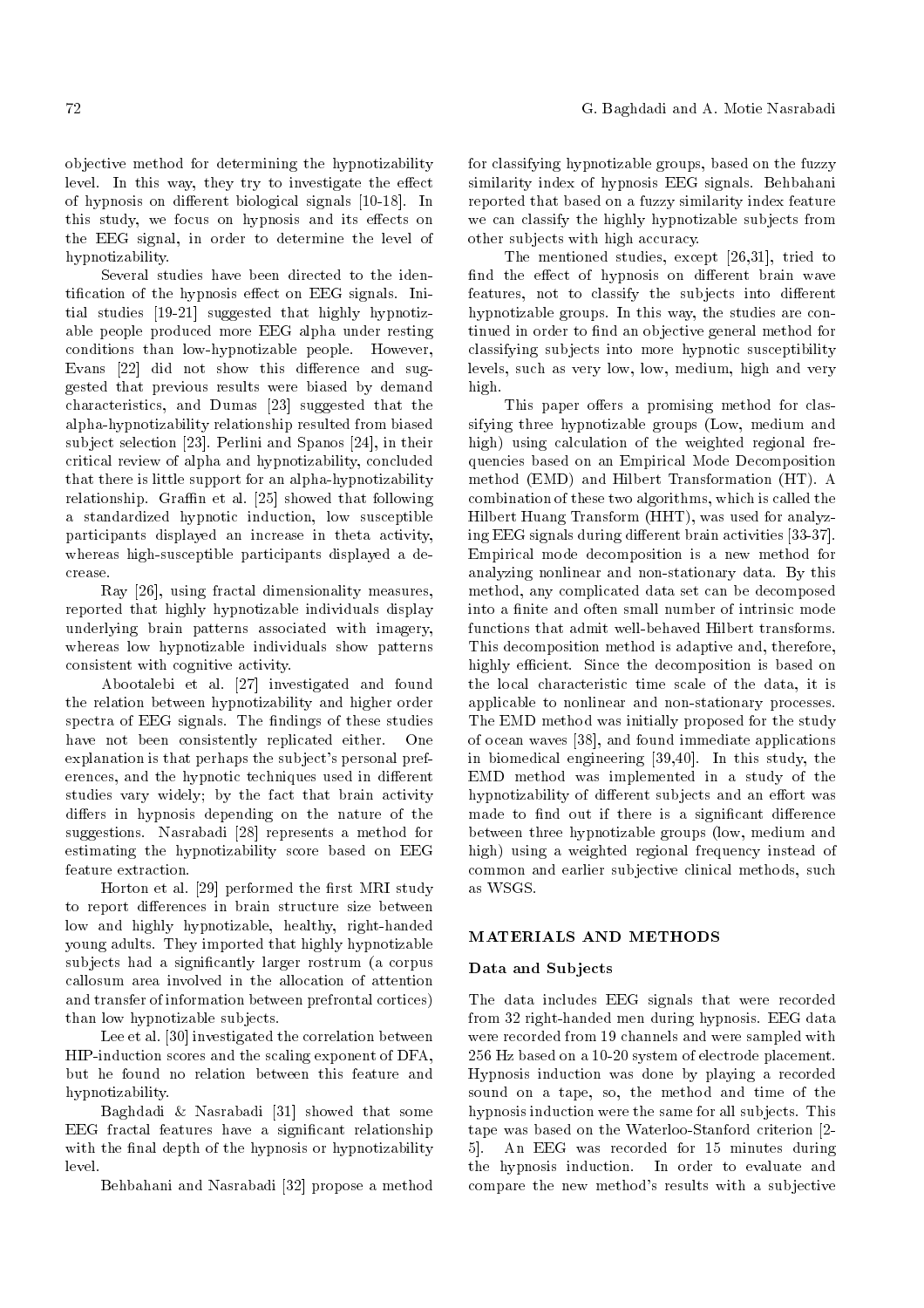| Gender                                                  | Male                             |  |
|---------------------------------------------------------|----------------------------------|--|
| Number of hypnosis sessions                             | 3-6 times                        |  |
|                                                         | No high physical activity        |  |
| Physical features of subjects before recording          | Enough relaxation                |  |
|                                                         | Right handed                     |  |
| Duration of hypnosis                                    | $15 \text{ mins}$                |  |
| Time of recording                                       | Afternoon (about 4 to 8 o'clock) |  |
| Score of hypnotizability in Waterloo-Stanford criterion | $12 \text{ to } 52$              |  |
| Number of low hypnotizable subjects                     | 4                                |  |
| Number of medium hypnotizable subjects                  | 18                               |  |
| Number of high hypnotizable subjects                    | 10                               |  |

Table 1. Demographic and clinical characteristics of subjects.

method, a score of hypnotizability was determined for each subject based on the subjective Waterloo-Stanford criterion. The WSGS scores are between 12- 60. Based on these scores, the subjects divided into three groups, low (WSGS scores are between 12 and 22), medium (WSGS scores are between 23 and 41) and high (WSGS scores are between 42 and 60). Table 1 shows the demographic and clinical characteristics of subjects.

#### Empirical Mode Decomposition (EMD)

Huang et al. [38] have introduced the EMD method for nonlinear and nonstationary signal analysis. The general idea of this method is the sifting process to decompose any given signal into its intrinsic oscillations. With the EMD approach, the basic functions themselves are nonlinear, which can be derived directly from the data. Hence, the analysis is adaptive. The adaptive basis is called the Intrinsic Mode Function (IMF) and this method decomposes a time series into a finite and often small number of IMFs each of which must satisfy the following definition:

- 1. Number of extreme and number of zero-crossings must differ at most by one.
- 2. At any point, the mean value of the upper and lower envelope is zero.

The IMFs,  $x_i(t)$ , of a signal  $y(t)$ , is found by the following loop:

- 1. Compute the mean of upper and lower envelopes of signal,  $m(t)$ ,
- 2. Subtract from the signal to obtain  $z_i(t) = y(t)$   $m(t)$ .
- 3. Check if  $z_i(t)$  is an IMF, then,  $z_i(t)$  is the first IMF of  $y(t)$ . If it is not an IMF,  $z_i(t)$  is treated as the original signal and steps 1 to 3 are repeated;

4. Separating  $z_i(t)$  from  $y(t)$ , we get  $y_i(t) = y(t)$  $z_i(t)$ .  $y_i(t)$  is treated as the original data and, by repeating the above processes, the second IMF of  $y(t)$  could be obtained [41-43].

The second step is applying the Hilbert transform to each IMF, in order to compute the instantaneous frequency and amplitude at each time [38,44].  $X(t)$ in the following equation is the Hilbert transform of  $Y(t)$ .

$$
X(t) = \text{Hilbert Transform}\{Y(t)\} = \frac{1}{\pi} \int_{-\infty}^{\infty} \frac{Y(t)}{t - t'} dt'.
$$
 (1)

Using Equation 1, instantaneous frequency,  $If(t)$ , and instantaneous amplitude,  $a(t)$ , are defined as [38,44,45]:

$$
a(t) = \sqrt{Y^2(t) + X^2(t)},
$$
\n(2)

$$
\begin{cases}\nIf(t) = \frac{d\theta(t)}{2\pi dt} \\
\theta(t) = \arctan\left[\frac{X(T)}{Y(T)}\right].\n\end{cases} \tag{3}
$$

## Weighted Instantaneous and Regional Frequency

Equations 2 and 3 give the frequencies and their amplitudes that make a signal in each time. Investigating the time-frequency-amplitude spectrum of a signal shows that a number of frequencies have larger amplitude, and this subject offers that these frequencies are more dominant in each time. However, a simple average of all obtained frequencies in each time does not consider the larger effect of the dominant frequencies. This problem can be solved by considering a larger weight for the dominant frequencies in calculating the average frequency in each time. In this study, the weight of each instantaneous frequency,  $If_i(t)$ , is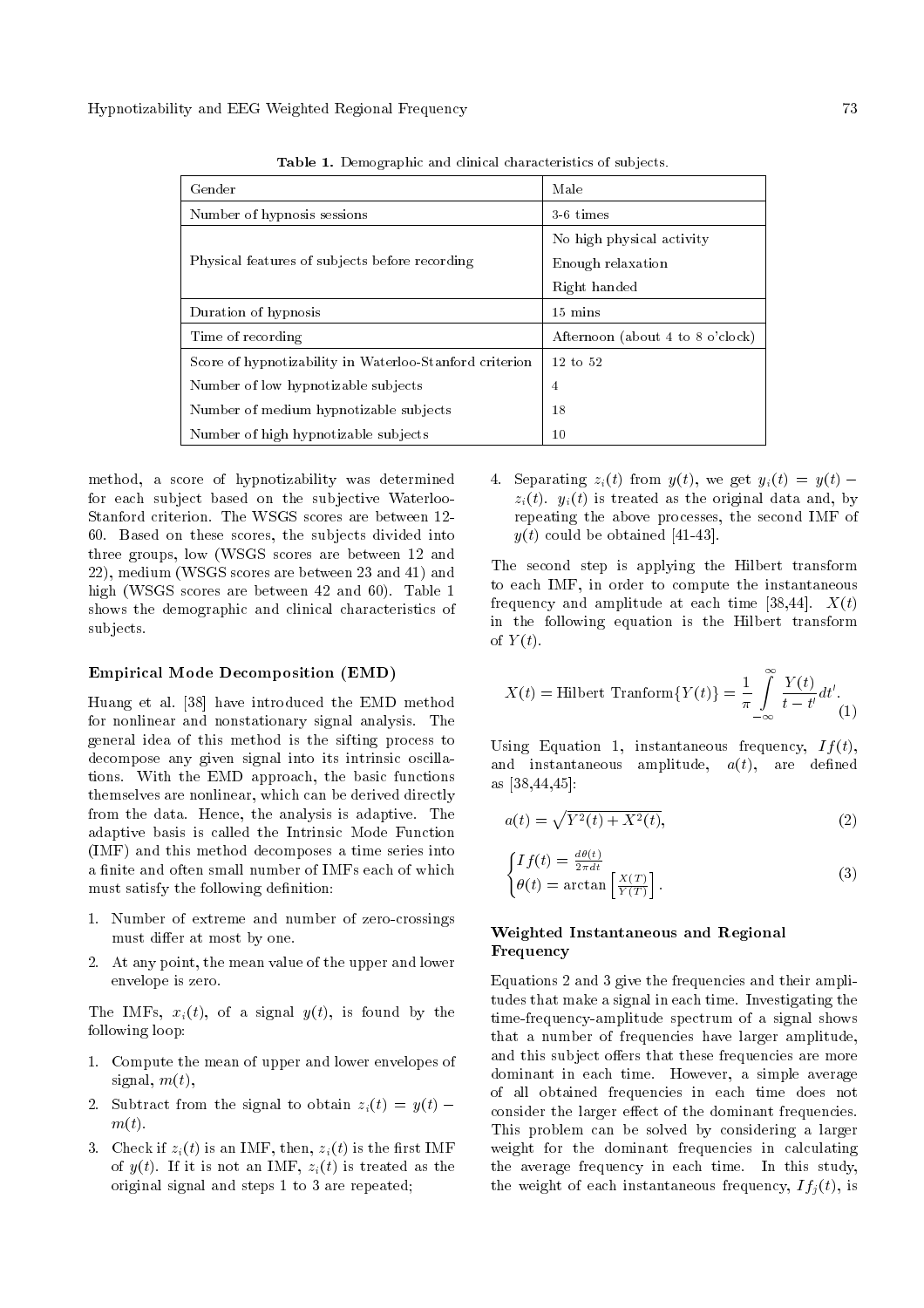the instantaneous amplitude of this frequency,  $a_i(t)$ , divided by the summation of all instantaneous frequency amplitudes (see Equation 4). Therefore, the weight of the instantaneous frequencies that have the larger amplitude is greater than of those with lower amplitudes.

$$
WIF(t) = \sum_{j=1}^{n} a_j(t) If_j(t) / \sum_{j=1}^{n} a_j(t), \qquad (4)
$$

where  $n$  is the number of the IMFs of a signal that is recorded from one of the brain channels.  $If_i(t)$  and  $a_i(t)$  is the series of the estimated instantaneous frequency and amplitude for each IMF [44].  $WIF(t)$  is a series of weighted instantaneous frequencies. In this study, we used the average of  $WIF(t)$  in different time windows of the hypnosis EEG, so we have used a weighted regional frequency instead of an instantaneous frequency (see Equation 5).

$$
RF = \sum_{t=t'}^{t'+T} WIF(t).
$$
\n(5)

Therefore,  $RF$  is the average of  $WIFs$  in a time window whose duration is  $T$ . In this paper, the ability of this feature in different brain channels is investigated in order to classify the hypnotizable groups.

## Statistical Analysis and Area Under ROC Curve

Before designing and using any classier, it was tested whether or not a feature based on a weighted regional frequency can make a significant difference between three hypnotizable groups. This investigation was performed using some statistical analyses, such as ANOVA [46] and MANOVA [47,48]. The normality of the data was investigated before performing the analyses. ANOVA was used when one feature was employed for making a difference between three hypnotizable groups and MANOVA was used in a situation where the ability of the simultaneous usage of different features was investigated. The MANOVA can also give a linear combination of the different features that make the largest separation between groups. Calculation of the coefficients of this linear combination was done by maximizing the  $F$  ratio:

$$
F = \frac{\vec{W}^T \sum_b \vec{W}}{\vec{W}^T \sum \vec{W}}.
$$
\n(6)

This ratio represents the between groups variability,  $\Sigma_b$ , with respect to within the groups variability,  $\Sigma$ . This means that when  $\vec{W}$  is an eigenvector of  $\Sigma^{-1}\Sigma_{b}$ , the separation will be equal to the corresponding eigenvalue. Therefore, the coefficients of the linear combination maximize the ratio of between-groups to within-groups variance.

For more confidence about the results of the statistical analyses, we calculated the area under the ROC curve, abbreviated as AUC. The ROC curve is a two-dimensional depiction of the classifier performance. The two axes of this graph represent tradeoffs between errors (false positives) and benefits (true positives) that a classifier makes between two classes [49]. In this project, we have used an ROC analysis before implementing the data into a classier, so, false positive and true positive rates are obtained from the data distribution of each class. The other point is that a ROC analysis is commonly employed in problems with two classes. For calculating AUC in a problem with more than two classes, the following equation is introduced [46]:

$$
AUC_{\text{total}} = \frac{2}{|C|(|C|-1)} \sum_{(c_i, c_j) \in C} AUC(c_i, c_j), \quad (7)
$$

where  $|C|$  is the number of classes, (in this investigation, we have three hypnotizable groups) and  $\mathrm{AUC}\left( c_{i},\right)$  $c_i$ ) is the area under the two-class ROC curve involving classes  $c_i$  and  $c_j$ .

## KNN Algorithm and Cross Validation Method

The K-Nearest Neighbors (K-NN) algorithm is a method which does not need to calculate any parameter for making a classifier, in which, like the neural network based classier, we are not required to estimate classier parameters, for example the weight of the neurons. We just select an appropriate  $K$  and start the classication. In this method, the proximity of neighboring input  $(x)$  observations in the training data set and their corresponding output values  $(y)$  are used to predict (score) the output values of cases in the validation data set. The measuring of the adjacency of the neighboring input  $(x)$  is done using some distance<br>function. In this project, the Euclidean distance In this project, the Euclidean distance function was used. For evaluating the performance of the KNN-based classifier, we have used the leaveone-out (LOO) cross validation method. When using the leave-one-out method, the learning algorithm is trained multiple times using all but one of the training set data points. Then, the removed data point is tested and the error is calculated. This procedure is repeated  $R$  times where  $R$  is the number of training set points. Then, the mean error is calculated over all  $R$  data points. Leave-one-out cross validation is useful, because it uses all data in the test and training stages. Therefore, its result is essentially the same as using all data points in the training stage. This method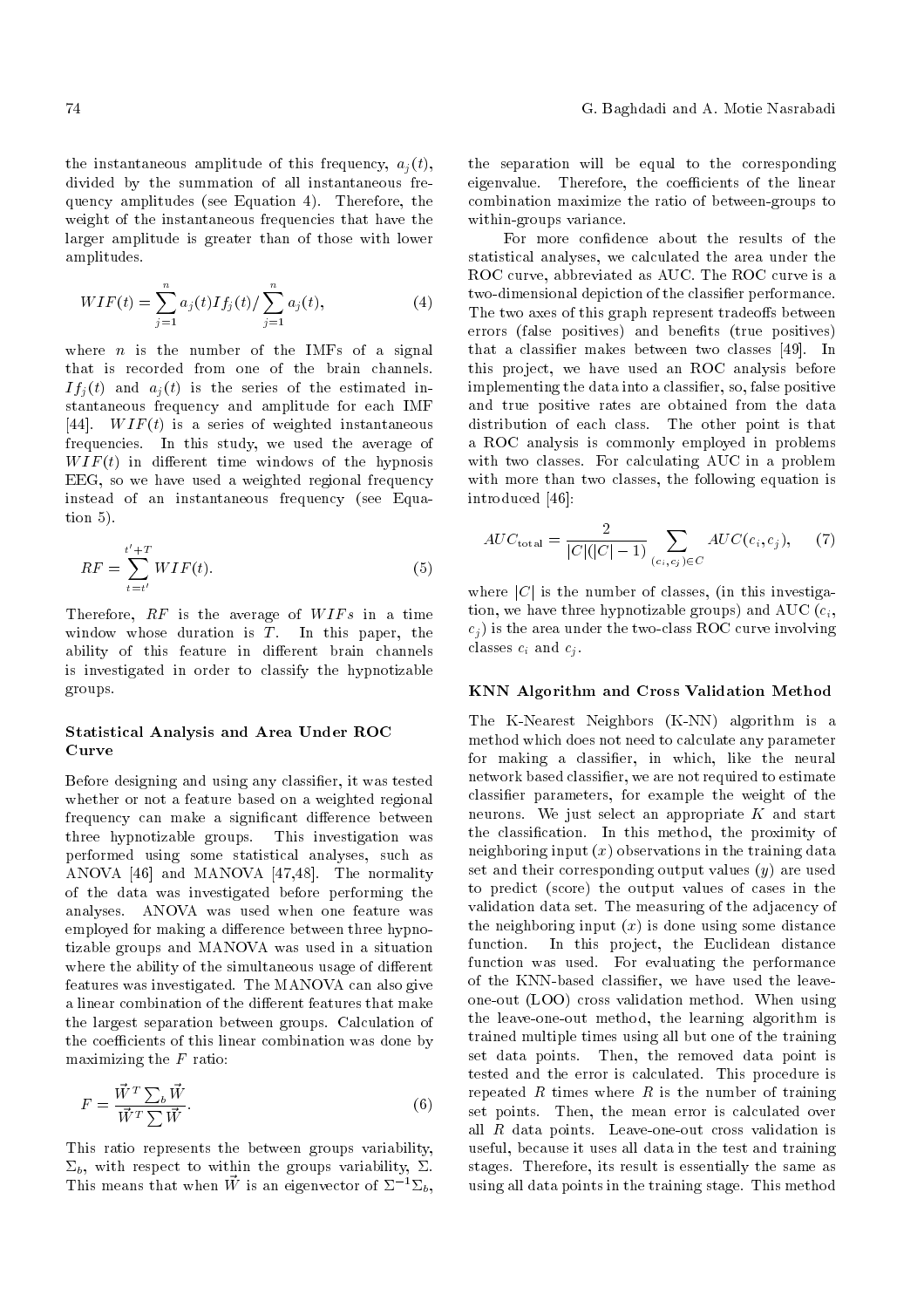is very appropriate when the size of the data set is small.

## **RESULTS**

As mentioned before, our goal is determination of hypnotizability at the end of hypnotic suggestion; using calculations of the weighted regional frequency from hypnosis EEG, instead of using different standard subjective clinical tests, such as WSGS. So, the RF in Equation 5 was calculated in the last three minute time window of the EEG signals that were recorded from different brain channels during hypnosis induction. Then, it was investigated if whether or not the calculated  $RF$  in the last time window of the hypnosis induction in different brain channels can separate three hypnotizable groups. This investigation was performed using statistical analyses and AUC.

The ANOVA showed that the calculated RF in the last time window of a single channel could not make a significant difference between three groups. The MANOVA also showed that the simultaneous use of the calculated  $RF$  of all brain channels (19 channels) could not separate three hypnotizable groups significantly. However, a linear combination of the  $RFs$ of all channels was found that could make a signicant difference between three hypnotizable groups in the last time window of the hypnosis EEG. So, the new feature can be obtained as follows:

The feature in one channel =  $RF = \sum_{i=1}^{t'+T}$  $t = t'$  $WIF(t)$ ,

Linear combination of  $RF$  in all channel  $=$ 

$$
\sum_{i=1}^{19} M_i \times RF_i. \tag{8}
$$

In this relation  $[t', t' + T]$  is the last time window of the hypnosis EEG. So,  $T$  is equal to three minutes and is considered the same for all channels, and  $M_i$ s are the coefficients of making this linear combination. These coefficients are obtained from MANOVA by the procedure introduced in previous sections. In this study, calculated coefficients  $(M_i)$  are validated using the LOO cross validation method.

The ANOVA results of investigating the ability of this linear combination for making a signicant difference between three hypnotizable groups were shown in Table 2. The null hypothesis is that there is no significant difference between groups. The statistical signicance for rejecting the null hypothesis was determat 0.05.

According to the recorded p-value in Table 2, the null hypothesis is rejected and we can report that

Table 2. The ANOVA results of investigating the ability of the linear combination of the  $RFs$  of all brain channels (19 channels) for making a significant difference between three hypnotizable groups.

| <b>ANOVA Table</b> |         |                |        |      |              |  |  |  |
|--------------------|---------|----------------|--------|------|--------------|--|--|--|
| Source             | SS      | df             | MS     | F    | Prob > F     |  |  |  |
| Groups             | 136.198 | $\overline{2}$ | 68.099 | 68.1 | 1.10586e-011 |  |  |  |
| Error              | 29      | 29             |        |      |              |  |  |  |
| Total              | 165.198 | 31             |        |      |              |  |  |  |

this linear combination can separate three hypnotizable groups significantly (*p*-value  $\approx$  1.1e-011 << 0.05) during the last time window (last 3 minutes) of the hypnosis EEG. The distributions of this feature, in different three minute time windows during hypnosis suggestion, were represented in Figure 1 using a box plot [50]. This figure allows us to visually follow the changes of the obtained feature in three groups during hypnosis induction. It should be noted that the last 3 minutes of hypnosis EEG were considered for calculating the mentioned linear combination, but the obtained coefficients  $(M_i)$  have been used for the other time windows.

According to Figure 1, it is obvious that the distributions of the obtained feature in three groups have an overlap in different time windows during hypnosis induction. However, in the last time windows of the hypnosis, the distributions of the three groups are nearly separated from each other. Therefore,



Figure 1. The box plots of the distributions of the linear combination of the  $RFs$  of all brain channels in three hypnotizable groups in different three minute time windows during hypnosis suggestion.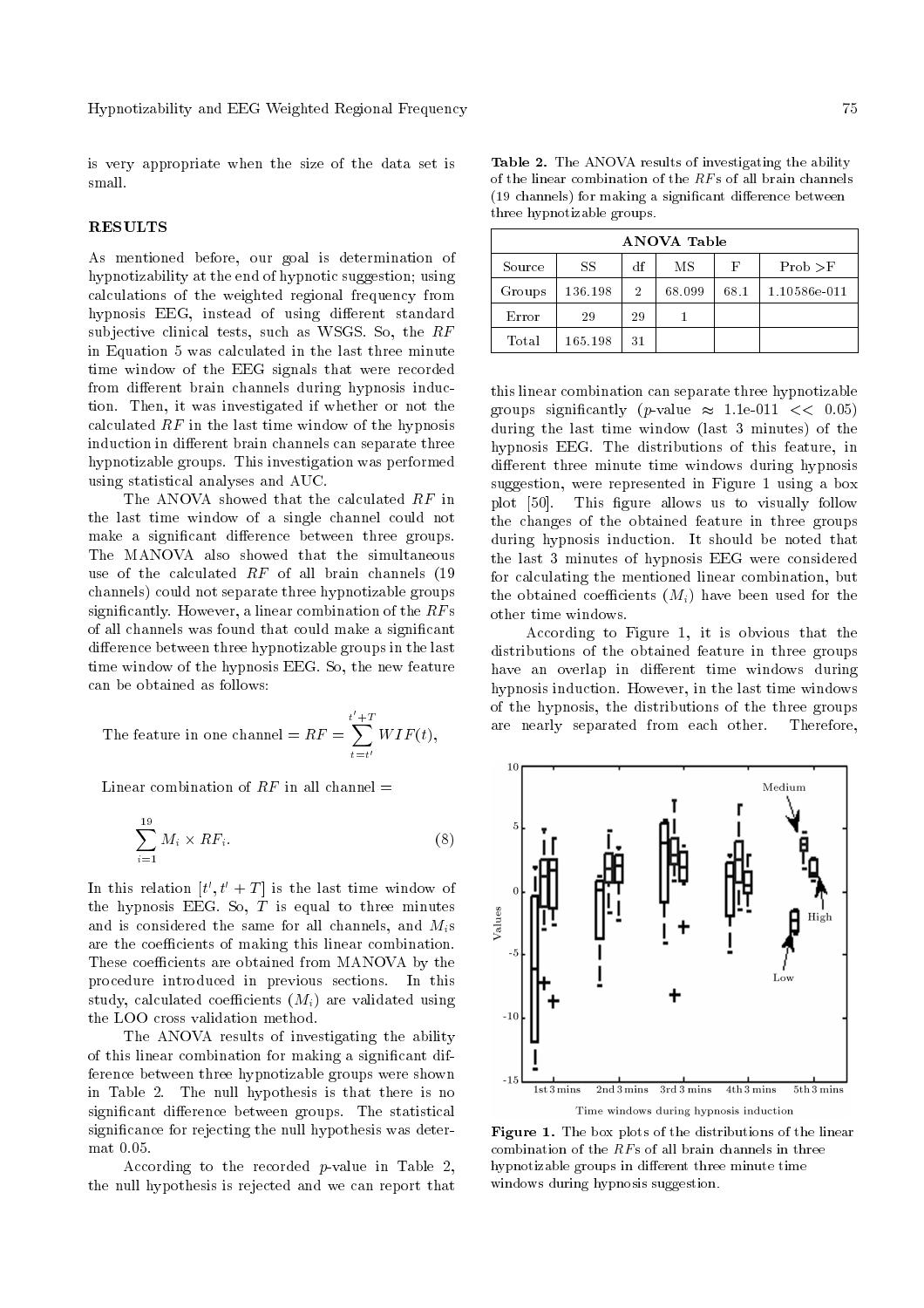we can state that the obtained feature, based on weighted regional frequency, can be used as a feature for classifying three hypnotizable groups at the end of hypnosis induction.

This claim was proved by implementing the feature in a KNN-based classier. In this study, we deal with a problem with three classes: low, medium and high hypnotizable. The obtained feature values in three hypnotizable groups were entered to the classifier as inputs. The desired output of the classifier that was the level of each subject's hypnotizability, was determined by WSGS. The number of low hypnotizable subjects in our data was four, and we have used the LOO cross validation method for evaluating the results. Thus, we have set  $K = 3$ , because at least 3 numbers of the values of this group exist in the training data set. Also, by a trial and error technique,  $K = 3$ had the best result. Using the LOO cross validation method, the average classication error is obtained as 3.13%. It should be mentioned that this error is the mean error of the classication error of all three groups.

Then, it is investigated if whether or not a lower number of channels can make such a difference between groups. This investigation was done by looking for channels that were more effective than those of others in the linear combination. The level of each channel's efficacy could be shown by its coefficient  $(M_i)$  in the obtained linear combination. The values of the obtained  $M_i$  were shown in Figure 2; these values are validated by the LOO method. The low tolerance of the channel coefficients shows that we can use the



Figure 2. The coefficient values of each channel in order to make the linear combination of the RF values of all channels using LOO cross validation method.

obtained coefficients for making the mentioned linear combination condently.

These coefficients can show the effectiveness of each channel in the mentioned linear combination. According to these coefficients, we can report that channels  $(FP2)$  and  $(F8)$  have the most effect in this linear combination. The coefficient values of the channels (O2, C4, Fz, F4) and (T4), respectively, are between 0.0027 and 0.0606, so, we have considered them unimportant. Then, the linear combination was made without them, and the previous analysis was done in order to investigate the new linear combination. It was observed that the results do not have any considerable difference from when we considered all channels in the linear combination (see the first and second rows of Table 3).

Channels (Cz, T6, T5) and (P4) are the next channels whose coefficients are less than the remaining channels. In the next stage, these channels were, respectively, removed from the linear combination, and the result of the ability of the newly produced linear combination in separating three hypnotizable groups was investigated by different analyses whose results were recorded in Table 3.

According to the recorded results in Table 3, it is seen that elimination of channel (Cz) does not have any significant effect on the result, too. However, removing channels (T6) and (T5) makes a considerable increase in classication error. Therefore, it is resulted that the 13 channels highlighted in Table 3 are the most effective channels in the linear combination. In other words, these are the channels whose RF linear combination can determine the level of hypnotizability with the lowest error. Thus, the linear combination of these 13 channels can be replaced with the linear combination of all 19 channels. Therefore, the number of electrodes will reduce. Table 4 shows the classi fication error of each hypnotizable group separately using the LOO cross validation method. Figure 3 shows the scatter plot of the values of the newly obtained linear combination in three hypnotizable groups.

According to the classification errors in Table 4, it is resulted that the error comes from a missclassication in high hypnotizable groups and in accordance with Figure 3, this mistake is because of the proximity of two data in high and medium hypnotizable groups (two data that are located in a circle). These data belong to two subjects whose WSGS score is 41 and 42. So, this closeness may be because of the nearness of their hypnotizability.

#### **CONCLUSION**

In this study, we introduced a feature based on weighted regional frequency, which allows determina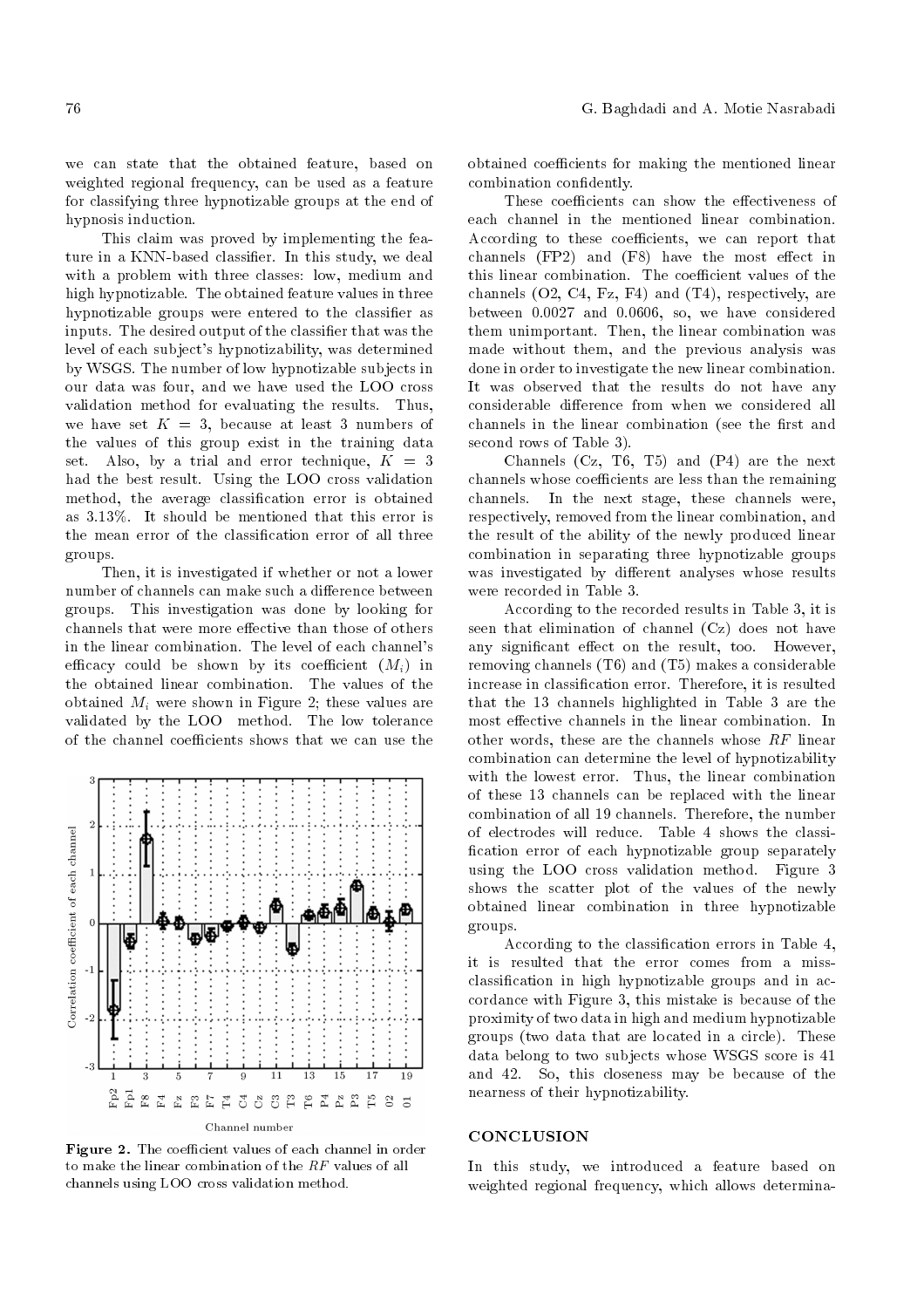Hypnotizability and EEG Weighted Regional Frequency 77

| The Channels Which Contributed<br>in the Linear Combination | $p$ -value <sup>1</sup> | $AUC^2$ | Classifier $Error3$ |
|-------------------------------------------------------------|-------------------------|---------|---------------------|
| All channels (19 channels)                                  | 1.1059e-011             | 0.9944  | 3.13\%              |
| $Fp1, Fp2, F8, F3, F7, Cz, C3, T3, T6, P4, Pz, P3, T5, O1$  | 2.0230e-011             | 0.9944  | 3.13\%              |
| Fp1, Fp2, F8, F3, F7, C3, T3, T6, P4, Pz, P3, T5, O1        | 9.6434e-011             | 0.9907  | 3.13\%              |
| Fp1, Fp2, F8, F3, F7, C3, T3, P4, Pz, P3, T5, O1            | 3.4886e-010             | 0.9852  | $18.75\%$           |
| Fp1, Fp2, F8, F3, F7, C3, T3, P4, Pz, P3, O1                | 6.1038e-008             | 0.9602  | 37.5%               |
| $Fp1, Fp2, F8, F3, F7, C3, T3, Pz, P3, O1$                  | 5.004e-006              | 0.9102  | $40.63\%$           |

Table 3. The results of investigating the ability of the linear combination of the  $RFs$  in different brain channels for making significant difference between three hypnotizable groups.

1-The p-values are obtained from the ANOVA, and the null hypothesis said that there is no significant difference between groups.

2-The values of the AUC are obtained before performing the KNN classication.

3-The classier is based on KNN algorithm, the average error is the result of LOO validating method, and

this error is the mean error of the classication error of all three groups.

Table 4. The resulting errors of the KNN based classifier in each hypnotizable group using LOO cross validation.

| Feature                                                 | Hypnotizable Group | Classifier Error |
|---------------------------------------------------------|--------------------|------------------|
| The linear combination of the $RFs$                     | Low                | 0%               |
| values of the channels                                  | Medium             | 0%               |
| Fp2, Fp1, F8, F3, F7, C3, T3, T6, P4, Pz, P3, T5 and O1 | High               | 10%              |



Figure 3. The scatter plot of the linear combination of the RFs values of the channels Fp2, Fp1, F8, F3, F7, C3, T3, T6, P4, Pz, P3, T5 and O1 in three hypnotizable groups.

tion of the level of hypnotic susceptibility of a subject by an average error of 3.13%. The separation of groups was possible only during the final 3 minutes of hypnotic induction. Before obtaining this result, we also expected that the best separation would be done at around the end of the hypnosis induction, because from the beginning of the hypnosis induction to the end, the hypnosis depth of the subjects would increase and at about the end of the hypnosis induction the subjects would be in the final level of hypnotizability. In other words, during the first time windows of hypnosis induction, the hypnosis depth of the subjects are near each other and, at about the end of hypnosis induction (final 3 minutes), the different hypnotizable groups stay at a different hypnotic depth. Thus, the separation can be done during the last time window of the hypnotic induction.

Instead of the study of Ray [26] and Behbahani [31], who used classifier algorithms for hypnotizability level determination, the other previously EEG based studies only paid attention to finding the relation between some features and hypnotizability using statistical analyses. Therefore, we can compare our results only to the study results of Ray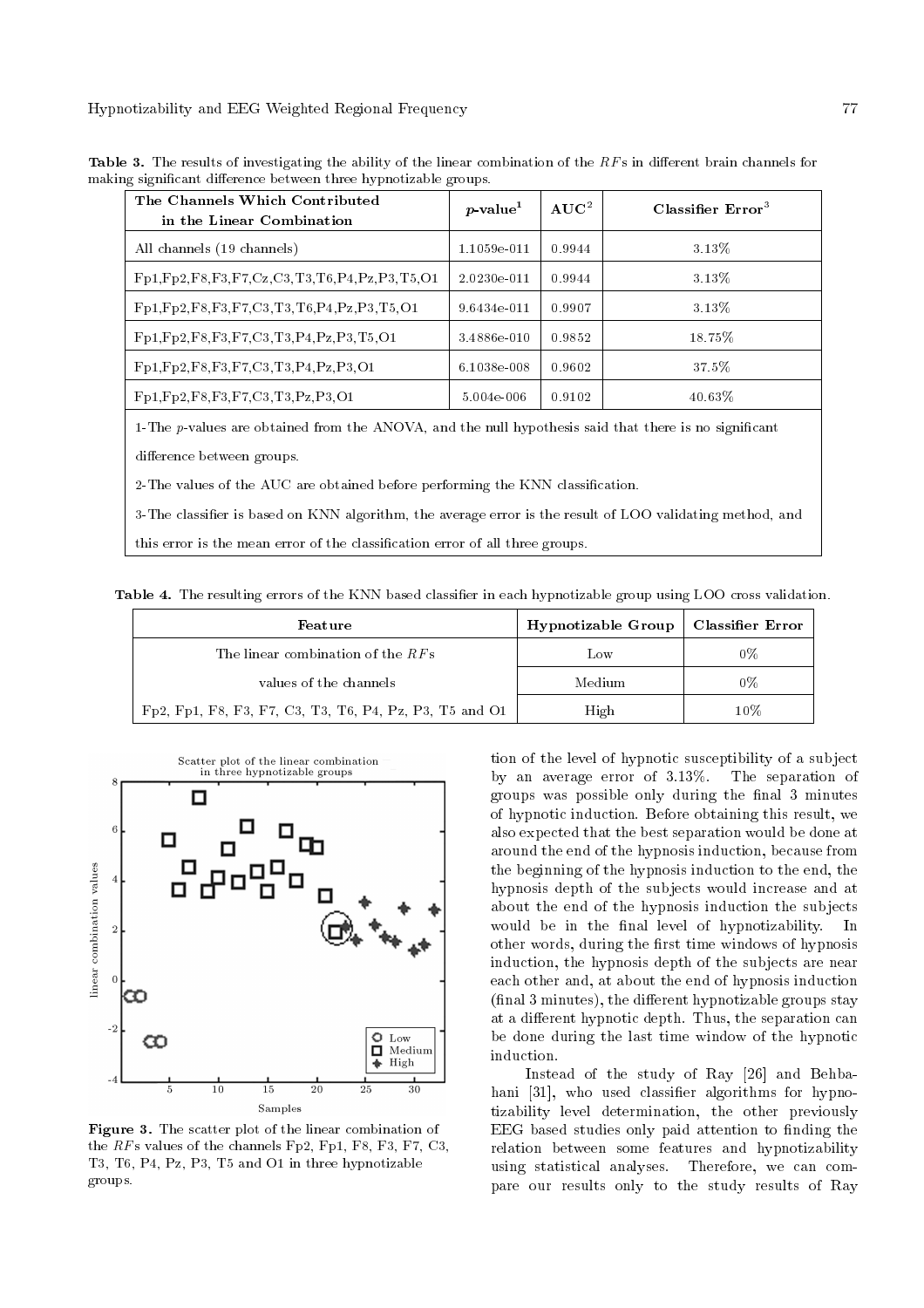and Behbahani. Ray found an average precision of 94% (without any cross validation) in separating the low hypnotizable groups from the high hypnotizable subjects. Behbahani reports an average precision of 93% (LOO cross validation method) in separating high hypnotizable subjects from medium and low ones. In classifying low hypnotizability, she reported high error. But, in the current study, using the obtained procedure, three hypnotizable groups can separate from each other significantly, by an average precision of 96.9% (using LOO cross validation method). Moreover, the error is not because of the low hypnotizable subject's classification, it is related to a high hypnotizable subject whose hypnotizability score is close to medium hypnotizable subjects. In other words, the RF values of high hypnotizable subjects that have medium behavior are close to medium RF values.

Calculation of the introduced feature in the current study takes about 90 seconds (using a Pentium4 with 3.2 GHz CPU). So, just after hypnosis suggestion, we can say that the subject has low, 2medium or high hypnotizability. Common clinical methods based on behavioral assessment take time to determine the level of hypnotizability and are usually boring. Also, sometimes these assessments bring the subject out from hypnosis. Therefore, in comparison with common clinical methods such as (WSGS), the introduced procedure is a real time method for measuring hypnotic susceptibility. Another problem in clinical methods is that they are subjective and the subject's answers need to be trusted. But, the new method offers an objective procedure for determination of the hypnotizability level by measuring EEG weighted regional frequencies.

#### REFERENCES

- 1. Heap, M. et al., The Highly Hypnotizable Person: Theoretical, Experimental and Clinical Issues, Routledge Pub. (2004).
- 2. Bowers, K.S. "Waterloo-stanford group scale of hypnotic susceptibility, form C: Manual and response booklet", International Journal of Clinical Hypnosis, 46(3), pp. 250-268 (1998).
- 3. Kirsch, I. et al. \Experimental scoring for the Waterloo-Stanford group scale", International Journal of Clinical Hypnosis,  $46(3)$ , pp. 269-279 (1998).
- 4. Hilgard, E.R., A Stage of Hypnosis: Two Decades of the Stanford Laboratory Hypnosis Research 1957-1979, Department of Psychology Stanford University Pub. (1979).
- 5. Cardea, E. and Terhune, D.B. "A note of caution on the Waterloo-Stanford group scale of hypnotic susceptibility: A brief communication", International Journal of Clinical Hypnosis,  $57(2)$ , pp. 222-226 (2009).
- 6. Kaplan, H.I. and Sadock, B.J. "Comprehensive textbook of psychiatry", Lippincott Williams, Chapter 30, 3, Hypnosis (2000).
- 7. Temes, R., Medical Hypnosis: An Introduction and Clinical Guide, Churchill Livingstone, Pub. 1st edition (1999).
- 8. Stevens, L. et al. "Binaural beat induced theta EEG activity and hypnotic susceptibility: Contradictory results and technical considerations", American Journal of Clinical Hypnosis, 45(4), pp. 295-309 (2003).
- 9. Agargun, M.Y. et al. \The Stanford hypnotic clinical scale for adults (SHCS): Validity and reliability of the Turkish version", Sleep and Hypnosis,  $9(2)$ , pp. 102-116 (2007).
- 10. Gruzelier, J.H. "A working model of the neurophysiology of hypnotic relaxation", 5th Internet Worid Congress for Biomedical Sciences, McMaster University, Canada (1998).
- 11. Williams, J.D. and Gruzelier, J. "Differentiation of hypnosis and relaxation by analysis of narrow band theta and alpha frequencies", Int J. Clin Exp. Hypn., 49(3), pp. 185-206 (2001).
- 12. Ray, W.J. "Understanding hypnosis and hypnotic susceptibility from a psychophysiological perspective", 5th Internet Word Congress for Biomedical Sciences, McMaster University, Canada (1998).
- 13. Pascalisa, V. et al. \EEG activity and heart rate during recall of emotional events in hypnosis: Relationships with hypnotizability and suggestibility", International Journal of Psychophysiology, 29, pp. 255-275 (1998).
- 14. Pascalis, V. et al. "Somatosensory event-related potential and autonomic activity to varying pain reduction cognitive strategies in hypnosis", Clinical Neurophysi $ology, 112, pp. 1475-1485 (2001).$
- 15. Pascalis, V. et al. \EEG asymmetry and heart rate during experience of hypnotic analgesia in high and low hypnotizables", International Journal of Psychophysi- $\log y$ , **21**, pp. 163-175 (1996).
- 16. Gemignani, A. et al. "Changes in autonomic and EEG patterns induced by hypnotic imagination of aversive stimuli in man", Brain Research Bulletin,  $53(1)$ , pp. 105-111 (2000).
- 17. Lamas, J.R. and Valle, F. "Effects of a negative visual hypnotic hallucination on ERPs and reaction times", International Journal of Psychophysiology, 29, pp. 77- 82 (1998).
- 18. Kropotov, J.D. et al. "Somatosensory event-related potential changes to painful stimuli during hypnotic analgesia", International Journal of Psychophysiology, 27, pp. 1-8 (1997).
- 19. London, P. et al. \EEG alpha rhythms and susceptibility to hypnosis", Nature, 219, pp. 1-72 (1968).
- 20. Nowlis, D.P. and Rhead, J.C. "Relation of eyes-closed resting EEG alpha activity to hypnotic susceptibility", Perceptual and Motor Skills, 27, pp. 1047-1050 (1968).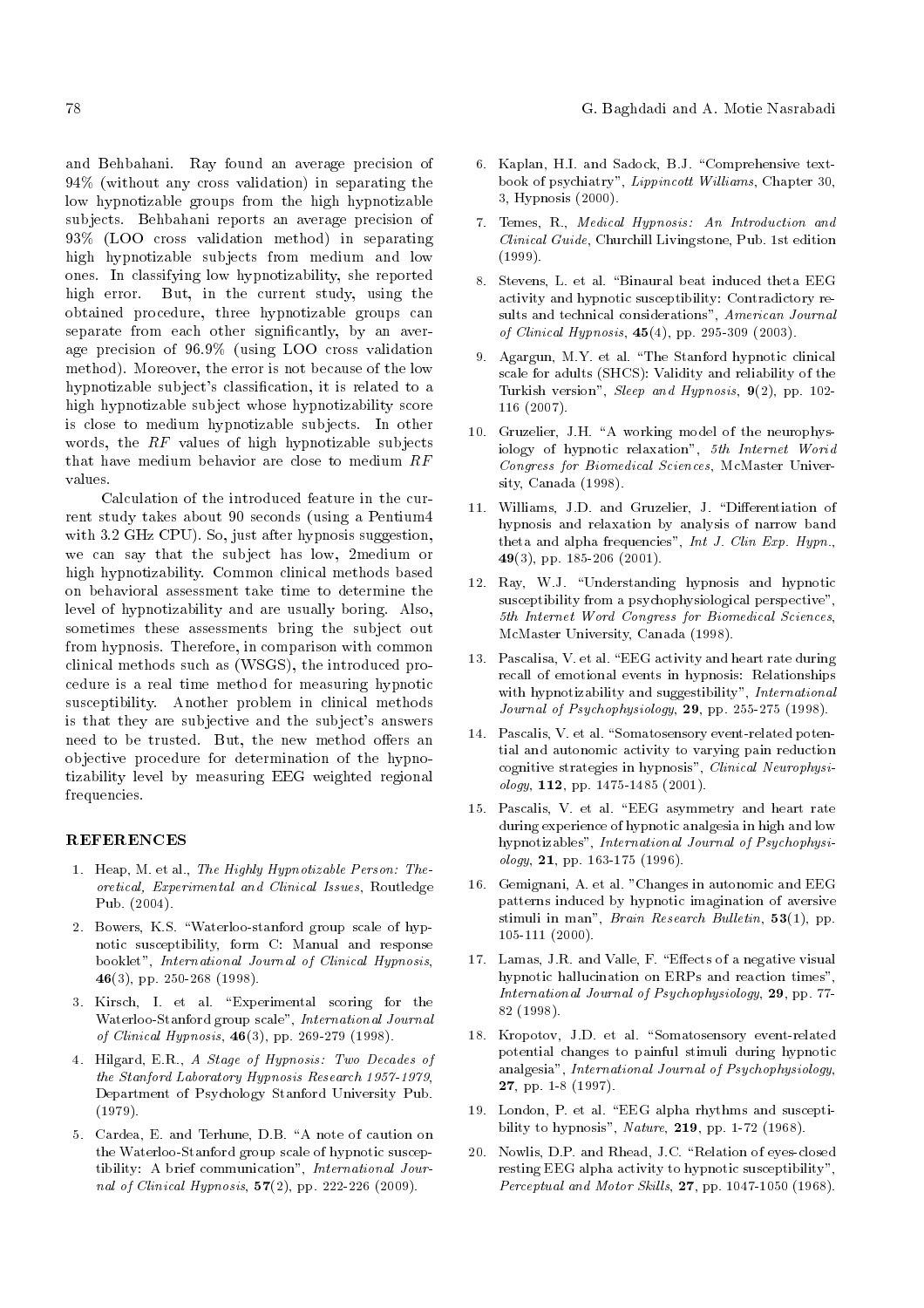- 21. Morgan, A.H. et al. \EEG alpha: Lateral asymmetry related to task and hypnotizability", Psychophysiology, 11, pp. 275-282 (1974).
- 22. Evans, F.J. "Hypnosis and sleep: Techniques for exploring cognitive activity during sleep", Hypnosis: Research Developments and Perspectives, E. Fromm & R.E. Shor, Eds., pp. 43-83, London: Paul Elek Scientic Books (1972).
- 23. Dumas, R.A. "EEG alpha-hypnotizability correlations: A review", Psychophysiology, 14, pp. 431-438 (1977).
- 24. Perlini, A. and Spanos, N. \EEG alpha methodologies and hypnotizability: A critical review", Psychophysiology, 28, pp. 511-530 (1991).
- 25. Graffin, N.F. et al. "EEG concomitants of hypnosis and hypnotic susceptibility", Journal of Abnormal  $Psychology, 104(1), pp. 123-131 (1995).$
- 26. Ray, W.J. "EEG concomitants of hypnotic susceptibility", International Journal of Clinical and Experimental Hypnosis, 45, pp. 301-313 (1997).
- 27. Abootalebi, V. et al. \Investigation of hypnosis on EEG higher order spectra", 9th Iranian Medical Engineering Conference (2000).
- 28. Motie Nasrabadi, A. "Quantitative and qualitative evaluation of consciousness variation and depth of hypnosis through intelligent processing of EEG signals", Bioelectric PhD Thesis, Biomedical Engineering Department, Amirkabir University of Iran (2002).
- 29. Horton, J.E. et al. \Increased anterior corpus callosum size associated positively with hypnotizability and the ability to control pain", Brain, 127, pp. 1741-1747  $(2004).$
- 30. Lee, J.S. et al. \Fractal analysis of EEG in hypnosis and its relationship with hypnotizability", International Journal of Clinical and Experimental Hypnosis, 55(1), pp. 14-31 (2007).
- 31. Baghdadi, G. and Motie Nasrabasi, A. \Estimation final depth of hypnosis using extracted fractal features by EMD algorithm", 17th Iranian Conference on Electrical Engineering at Iran University of Science and Technology, Tehran, Iran (2009).
- 32. Behbahani, S., Nasrabadi, A.M. \Applications of fuzzy similarity index method in processing of hypnosis", J. Biomedical Science and Engineering, 2, pp. 359-362 (2009).
- 33. Escalante, T.S. et al. "Single trial P300 detection based on the empirical mode decomposition", Proceedings of the 28th IEEE EMBS Annual International Conference, New York City USA, pp. 1157-1160 (2006).
- 34. Rutkowski, T.M. et al. "Auditory feedback for brain computer interface management - an EEG data soni fication approach", Springer-Verlag Berlin Heidelberg, Part III, LNAI 4253, pp. 1232-1239 (2006).
- 35. Sharabaty, H. et al. \Alpha and theta wave localisation using Hilbert-Huang transform: Empirical study of the accuracy", IEEE International Conference on Information and Communication Technologies, ICTTA '06, 1, pp. 1159-1164 (2006).
- 36. Xanthopoulos, P. et al. \Comparative analysis of time-frequency methods estimating the time-varying microstructure of sleep EEG spindles", IEEE International Special Topic Conference on Information Technology in Biomedicine (2006).
- 37. Cui, S. et al. "Detection of epileptic spikes with empirical mode decomposition and nonlinear energy operator", Springer-Verlag Berlin Heidelberg, LNCS 3498, pp. 445-450 (2005).
- 38. Huang, N.E. et al. \The empirical mode decomposition and the Hilbert spectrum for nonlinear and nonstationary time series analysis", Proc. R. Soc. Lond. A, 454, pp. 903-995 (1998).
- 39. Huang, W. et al. \Engineering analysis of biological variables: An example of blood pressure over 1 day", Proc. Nat. Acad. Sci. USA, 95, pp. 4816-4821 (1998).
- 40. Liang, H. et al. "Artifact reduction in electrogastrogram based on the empirical model decomposition method", Medical & Biological Engineering & Computing, 38, pp. 35-41 (2000).
- 41. Wu, Z. and Huang, N.E. \A study of the characteristics of white noise using the empirical mode decomposition method", Proc. R. Soc. Lond. A, 460, pp. 1597-1611  $(2004).$
- 42. Rilling, G. and Flandrin, P. "On the influence of sampling on the empirical mode decomposition", IEEE International Conference on Acoustics, Speech and Signal Processing, ICASSP 06, pp. 444-447 (2006).
- 43. Balocchi, R. et al. \Empirical mode decomposition to approach the problem of detecting sources from a reduced number of mixtures", Proceedings of the 25th Annual International Conference of the IEEE EMBS, pp. 2443-2446 (2003).
- 44. Sun, L. et al. \Instantaneous frequency estimate of nonstationary phonocardiograph signals using Hilbert spectrum", Proceedings of the 2005 IEEE Engineering in Medicine and Biology, pp. 7285-7288 (2005).
- 45. Yang, Z. et al. "Detection of splindles in sleep EEGs using a novel algorithm based on the Hilbert-Hung transform", Springer, Applied and Numeric Harmonic Analysis, pp. 543-559 (2006).
- 46. Hogg, R.V. and Ledolter, J., Engineering Statistics, MacMillan Publishing Company (1987).
- 47. Krzanowski, W.J., Principles of Multivariate Analysis, Oxford University Press (1988).
- 48. McLachlan, G.J., Discriminant Analysis and Statistical Pattern Recognition, Wiley Interscience. MR1190469. ISBN 0471691151 (2004).
- 49. Fawcett, T. "An introduction to ROC analysis", Elsevier, Pattern Recognition Letters, 27, pp. 861-874 (2006).
- 50. Massart, D.L. et al. \Visual presentation of data by means of box plots",  $L C \bullet GC$  Europe, 18(4), pp. 215-218 (2005).